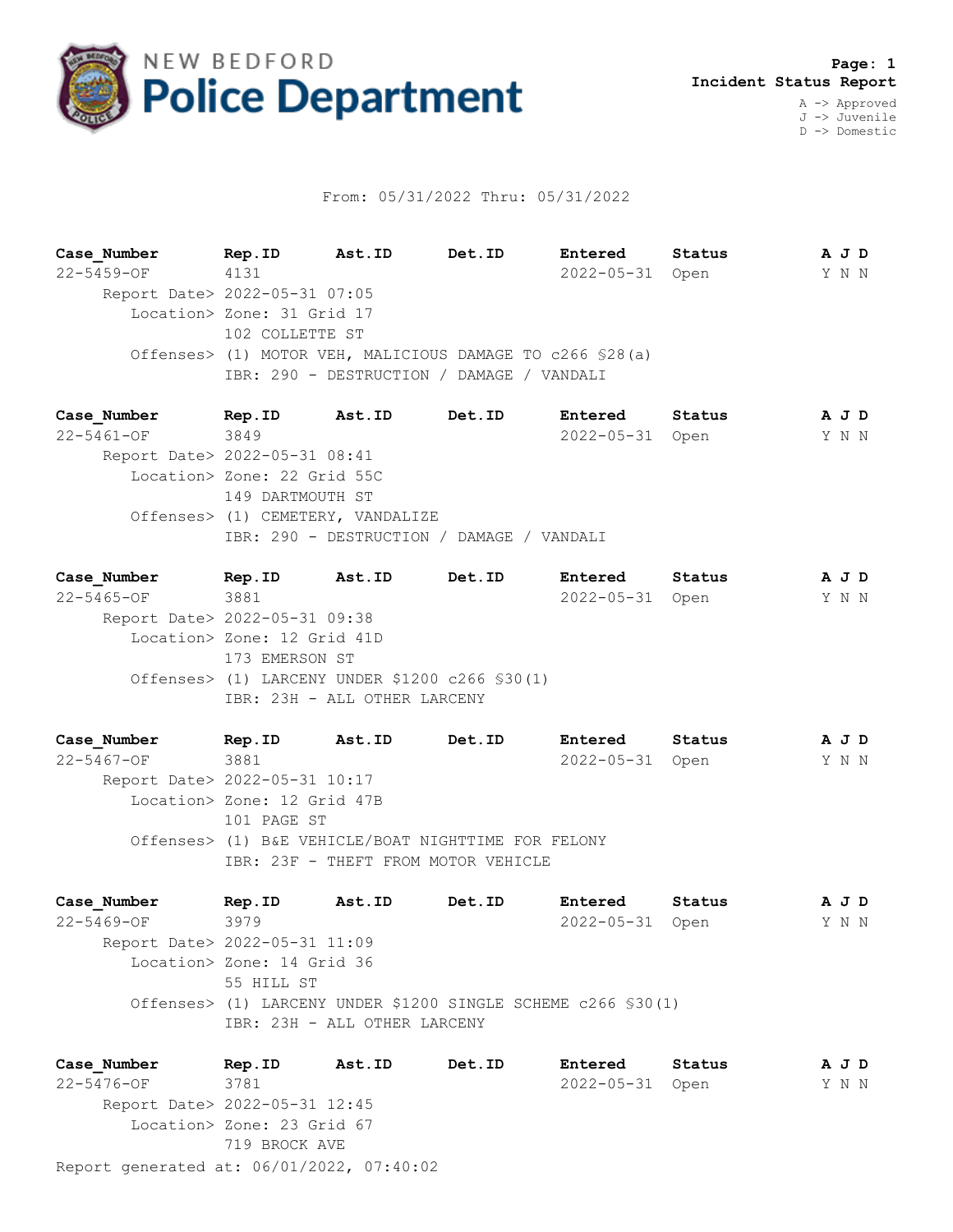

D -> Domestic

 Offenses> (1) HARASSMENT, CRIMINAL IBR: 90Z - ALL OTHER OFFENSES

**Case\_Number Rep.ID Ast.ID Det.ID Entered Status A J D** 22-5477-OF 3762 2022-05-31 Open Y N N Report Date> 2022-05-31 13:26 Location> Zone: 12 Grid 42B 213 COURT ST Offenses> (1) LARCENY OVER \$1200 c266 §30(1) IBR: 23H - ALL OTHER LARCENY

**Case\_Number Rep.ID Ast.ID Det.ID Entered Status A J D** 22-5484-OF 5577 2022-05-31 Open N N N Report Date> 2022-05-31 16:02 Location> Zone: 14 Grid 36 53 NORTH ST Offenses> (1) ANIMAL, CRUELTY TO IBR: 720 - ANIMAL CRUELTY

**Case\_Number Rep.ID Ast.ID Det.ID Entered Status A J D** 22-5485-OF 4109 2022-05-31 Open Y N N Report Date> 2022-05-31 16:18 Location> Zone: 31 Grid 24 1264 ACUSHNET AVE Offenses> (1) MOTOR VEH, MALICIOUS DAMAGE TO c266 §28(a) IBR: 290 - DESTRUCTION / DAMAGE / VANDALI

**Case\_Number Rep.ID Ast.ID Det.ID Entered Status A J D** 22-5491-OF 3953 2022-05-31 Open Y N N Report Date> 2022-05-31 18:05 Location> Zone: 34 Grid 1 59 ROSA DR Offenses> (1) LARCENY UNDER \$1200 SINGLE SCHEME c266 §30(1) IBR: 23H - ALL OTHER LARCENY

**Case\_Number Rep.ID Ast.ID Det.ID Entered Status A J D** 22-5492-OF 4102 4016 2022-05-31 Open Y N N Report Date> 2022-05-31 17:17 Location> Zone: 23 Grid 66 12 RODNEY ST Offenses> (1) THREAT TO COMMIT CRIME IBR: 13C - INTIMIDATION

**Case\_Number Rep.ID Ast.ID Det.ID Entered Status A J D** 22-5493-OF 3965 2022-05-31 Open Y N N Report Date> 2022-05-31 18:10 Location> Zone: 21 Grid 54B 50 SHERMAN ST Offenses> (1) LARCENY OVER \$1200 c266 §30(1)

Report generated at: 06/01/2022, 07:40:02